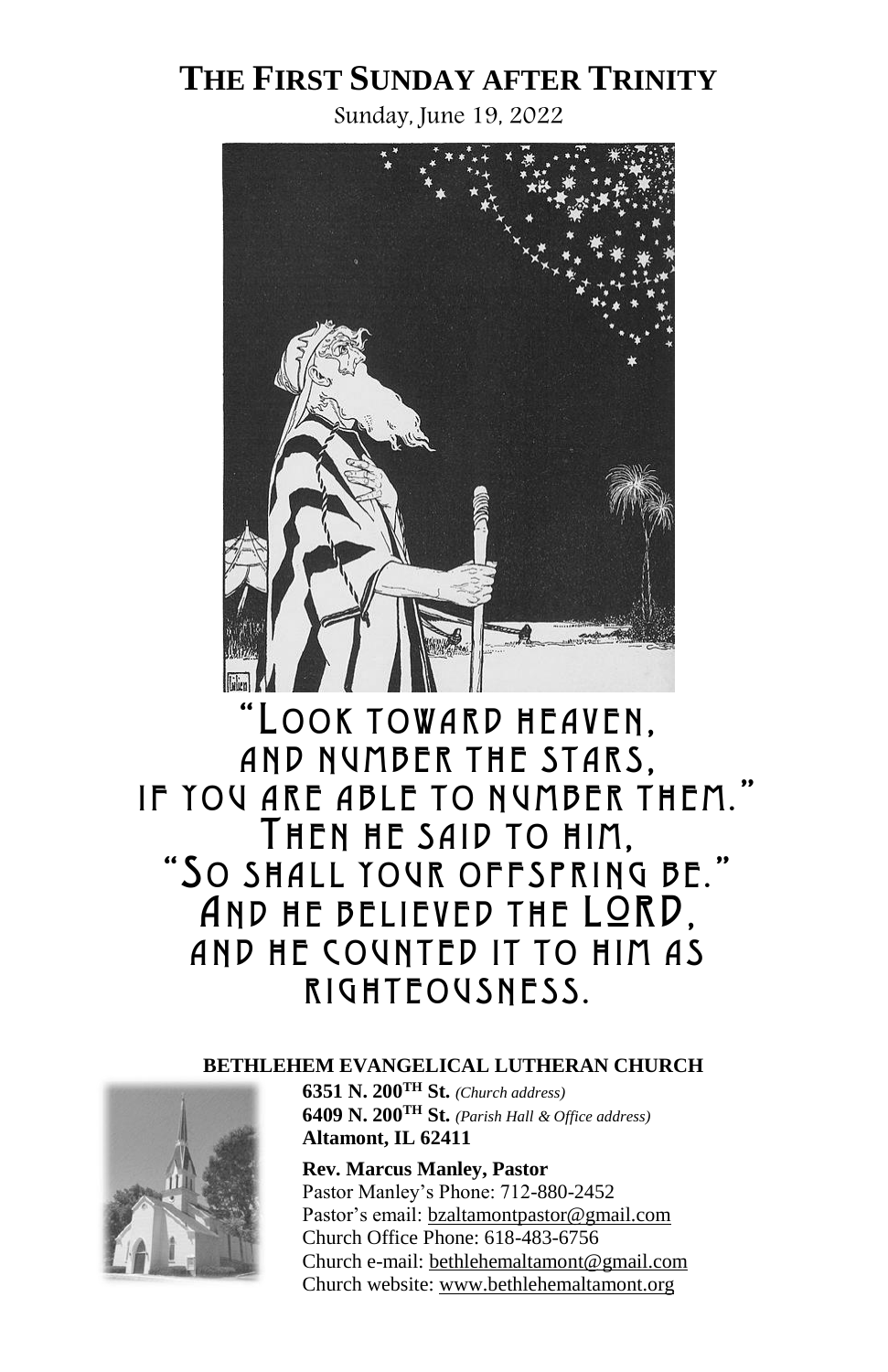*Welcome to Bethlehem Evangelical Lutheran Church, we are happy you are here today. It is customary when you enter the church nave to observe silence for meditation during your silent prayer, the ringing of the bells, and the prelude, in order to prepare you for the beginning of the worship service. Thank you for joining us today and God's blessings.*

**Prayers** 

#### *In our prayers we remember:*

 Those in need of healing & comfort: *Pam Berg-Kepley, Jim Brasel, Mike Gaede, Bernice Graumenz, Arlin Grobengieser, Luella Rubin, Joyce Stein, Steve Voelker, Gene Wharton, and Marcella Wolf.*

Those celebrating Birthdays: (06/19-06/25): *06/20 – Aubree Willenborg; 06/21 – August Laatsch; 06/22 – Justin Durbin; 06/24 – Griffin Kroening; 06/25 – Cody Voelker, Leigh Ann Ruffner*

Anniversaries: *06/22 – Marion & Mary Schmidt – 64 years 06/22 – Shaine & Ellen Strullmyer – 9 years 06/24 – Wayne & Marea Yagow – 22 years*

**Church News RECESSION CONTRACT CONTRACT CONTRACT AND RELATED AT A LIGHT OF A LIGHT OF A LIGHT OF A LIGHT OF A** 

Communion Note – diluted wine is available, please request prior to worship service.

# **ADULT BIBLE CLASS -- THE RICH MAN AND LAZARUS**

- Why is this the Gospel Reading for the 1st Sunday after Trinity?
- How does this reading debunk purgatory?
- What is absent in the Rich Man's life and conversation?

# **Trustee's Report:**

| Offering collected for the Home Purpose General Fund on June 12: \$3,834           |            |  |
|------------------------------------------------------------------------------------|------------|--|
|                                                                                    | \$3.238.46 |  |
| Weekly budgeted for salary and home purpose in addition to tuition <i>manuming</i> | \$2,733.54 |  |
| Weekly total                                                                       | \$5,972.00 |  |
| Loose change in the offering plate has been designated for the LWML Mites.         |            |  |
| Building Fund Deposit: \$50                                                        |            |  |

**Building Fund -- Church Property - Emergency Repairs:** There are several emergency repairs on the church property that will need funding *(as of 04/24/22)*:

- Wiring in church attic for lights to replace current fire hazard wiring (approx. \$5,000-10,000)
- Parking lot repairs (fill cracks  $\&$  seal) (remainder needed \$1810, as of 05/29)
- Church Window Project **–** (\$42,000 outstanding)

**Please consider faithfully giving to the BUILDING FUND. Checks may be made to the Bethlehem Building Fund,** no need to designate to a project, as the building fund is a unified account for all improvements to the church property and donations received will be used as needed for the projects previously mentioned along with other emergency and voter approved projects.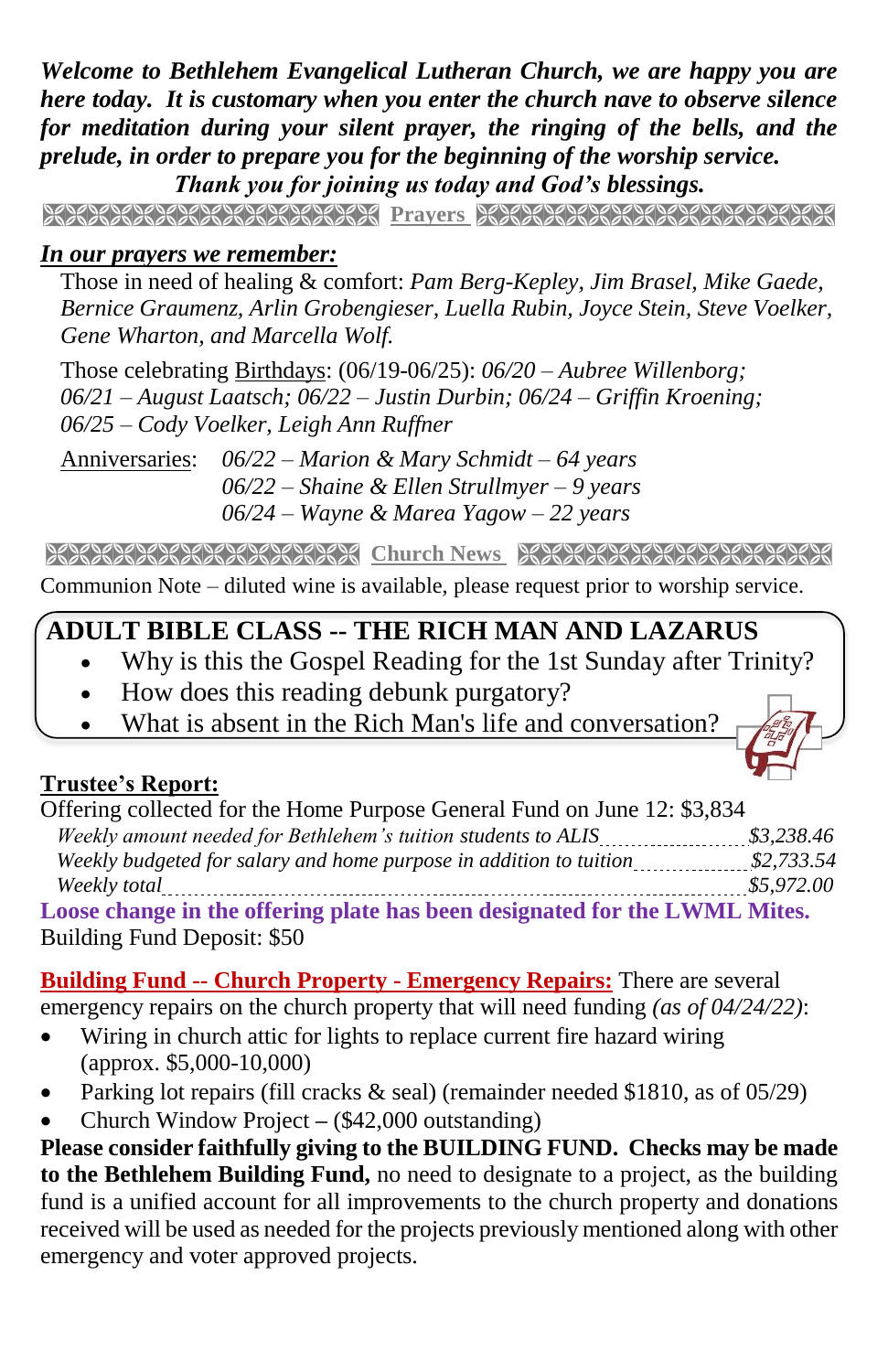# **Reminder: We will be discontinuing the PO Box address at the end of June, please make sure that all mail is addressed to the church office at 6409 N. 200th Street. Thank you.**

#### **Bethlehem Church is having a food drive for the Altamont Ministerial Alliance Food Pantry throughout the month of June.** *Suggested food items:*

| <i>Suggested Tood Hems.</i> |                           |                          |
|-----------------------------|---------------------------|--------------------------|
| Canned meats, tuna,         | pancake syrup, sugar free | Non-food:                |
| Spam, vienna sausages       | canned corn               | toothpaste/brushes       |
| chicken cream soup          | no beans                  | shampoo                  |
| chicken & stars             | spaghetti- no wheat       | conditioner              |
| chicken & rice              | noodles                   | hand soap                |
| Soups, not tomato           | macaroni & cheese         | shaving cream disposable |
| chili, chili beans          | hamburger helper          | razors                   |
| canned fruit: peaches,      | baby food cereal          | 4-pack toilet tissue     |
| pears                       | baby formula              | facial tissue            |
| fruit cocktail              | ramen chicken noodles     | baby wipes               |
| pancake mix                 |                           | diapers                  |
|                             |                           |                          |

*Please place items in the designated box in the narthex. Monetary donations also accepted (checks may be made to the Altamont Ministerial Alliance). Thank you. - Also, please note, beginning in July the Food Pantry will be open on Tuesday's only from 1-3pm.*

July 2022 Church calendar will be available next Sunday, please submit items

for the calendar by Wednesday, June 22. Thank you!

**RICKS District & Synod News, Regional Items & Acknowledgments XXXX** 

**COACHING POSTION** Altamont Lutheran is looking for a 5/6 basketball coach for the 2022-2023 school year. If interested or for more information please contact Bethany Nelson at [bnelson@alisrockets.com](mailto:bnelson@alisrockets.com) or 217-240-0556.

# **ALIS 7th & 8th Grade Car Wash & Bake Sale Fundraiser**

ALIS  $7<sup>th</sup>$  &  $8<sup>th</sup>$  grade students will be hosting a Car Wash & Bake Sale in the North Parking Lot of Immanuel Lutheran Church on **Sunday, July 17th from 11-3.** Make a free will donation and students will wash your car or stop by to pick up your choice of home-made goodies! Funds raised will benefit their Civil War trip to Nashville, TN in March of 2023.

**Zion's 100th Church Building Anniversary Celebration** – The celebration service will be held on **Sunday, August 7, at 10:30 AM.** A catered meal and fellowship will follow the service. Guest speaker is Rev. Frederick Riemer, Pastor Emeritus, of Salem Lutheran Church, Jacksonville, IL.

**★Please note that on August 7<sup>th</sup>, Bethlehem will have Sunday Worship service at 8:00 a.m. (not at the regular scheduled time of 9:30 a.m.)**